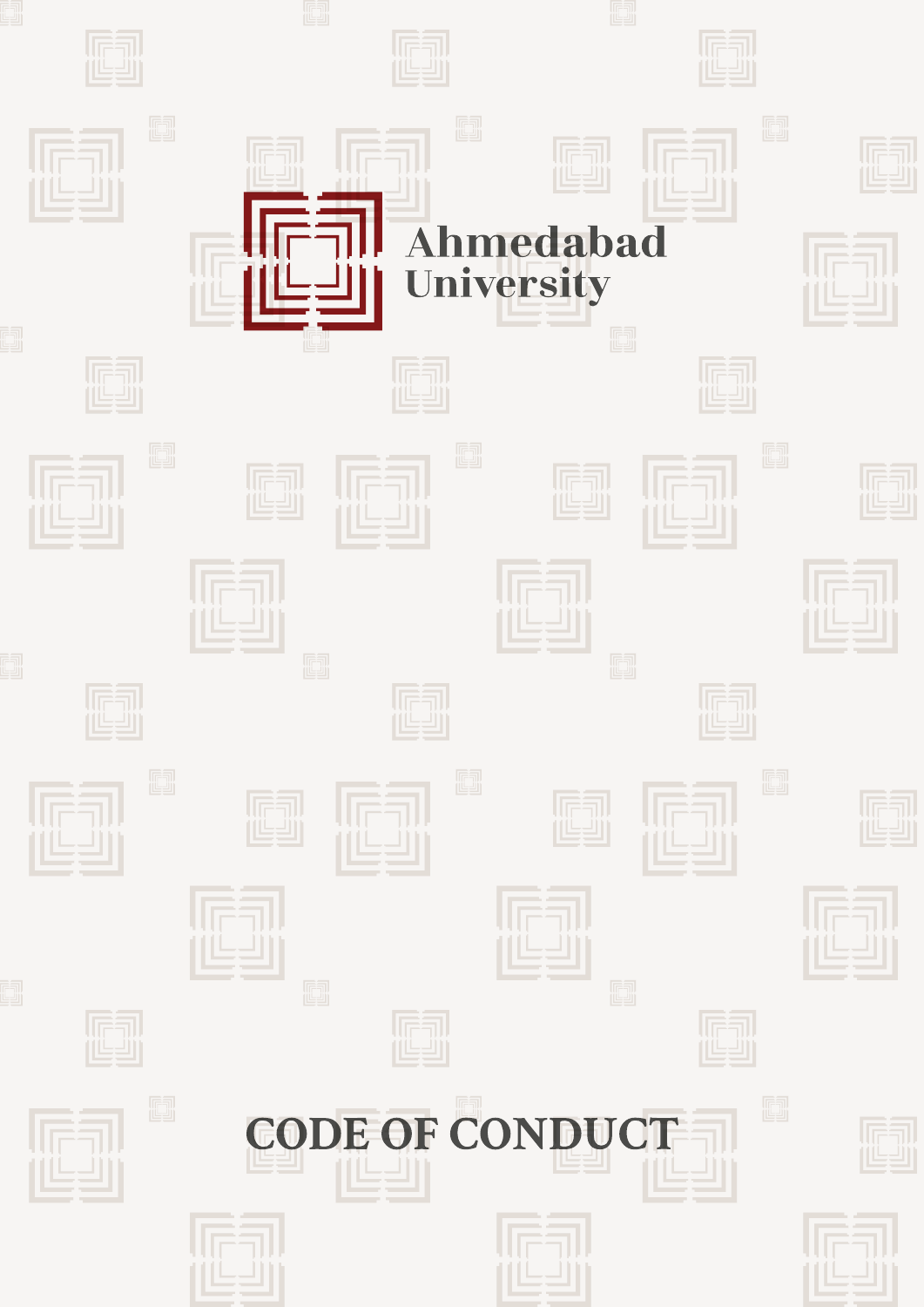

#### **1.0 PURPOSE AND OVERVIEW**

**It is the purpose of Ahmedabad University to foster continuous progress of self and society which can be achieved only through the pursuit oftruth in all its endeavours: teaching, research and engagement within the university and with society. Ahmedabad University has great faith in the character and ability of everyone it has chosen to work with and believes that a culture that evolves organically from their interaction will be well-regulated and morally commendable. However, institutional governance requires that as a large body with numerous stakeholders – the university be able to formalize the basic norms and principles that its members are expected to embody in their conduct.** 

**Thus, the aim of the following document isto identify domains that are deemed to be of crucial importance in relation to the University's core values, and to formulate a set of normsthat we prescribe in each context. These norms are meant as a statement of the University's expectations from all who associate with the university, either as employees, students, or its affiliates. These norms must guide all in their professional and personal conduct. The University would like its community (comprising the faculty, staff, students, academic support, and volunteers at the university) to be self-regulating and it is here that these norms of conduct will help in directing our actions appropriately. These norms will also serve as a reference point in the case of any future complaint or internal conflict.** 

#### **1.1. APPLICABILITY**

**The Code of Conduct applies to the following groups of people:**

- **• Individuals who are paid by the University when they are working for the University—this category includes faculty, staff and academic support and any other category of employee established by the university;**
- **• When required by contract, consultants, vendors, and contractors when they are doing business with the University;**
- **• Individuals who perform services for the University as volunteers and who assert an association with the University; and**
- **• All students of the university.**

**This Code of Conduct shall not nullify any existing policy of the University. The Code of Conduct is effective from the date it is notified and is subject to changes notified from time to time by the University. In this document, Ahmedabad as well as the University are terms used to refer to Ahmedabad University. Similarly, the term member is used to represent any member of the university community as described in section 5.1 of this document.**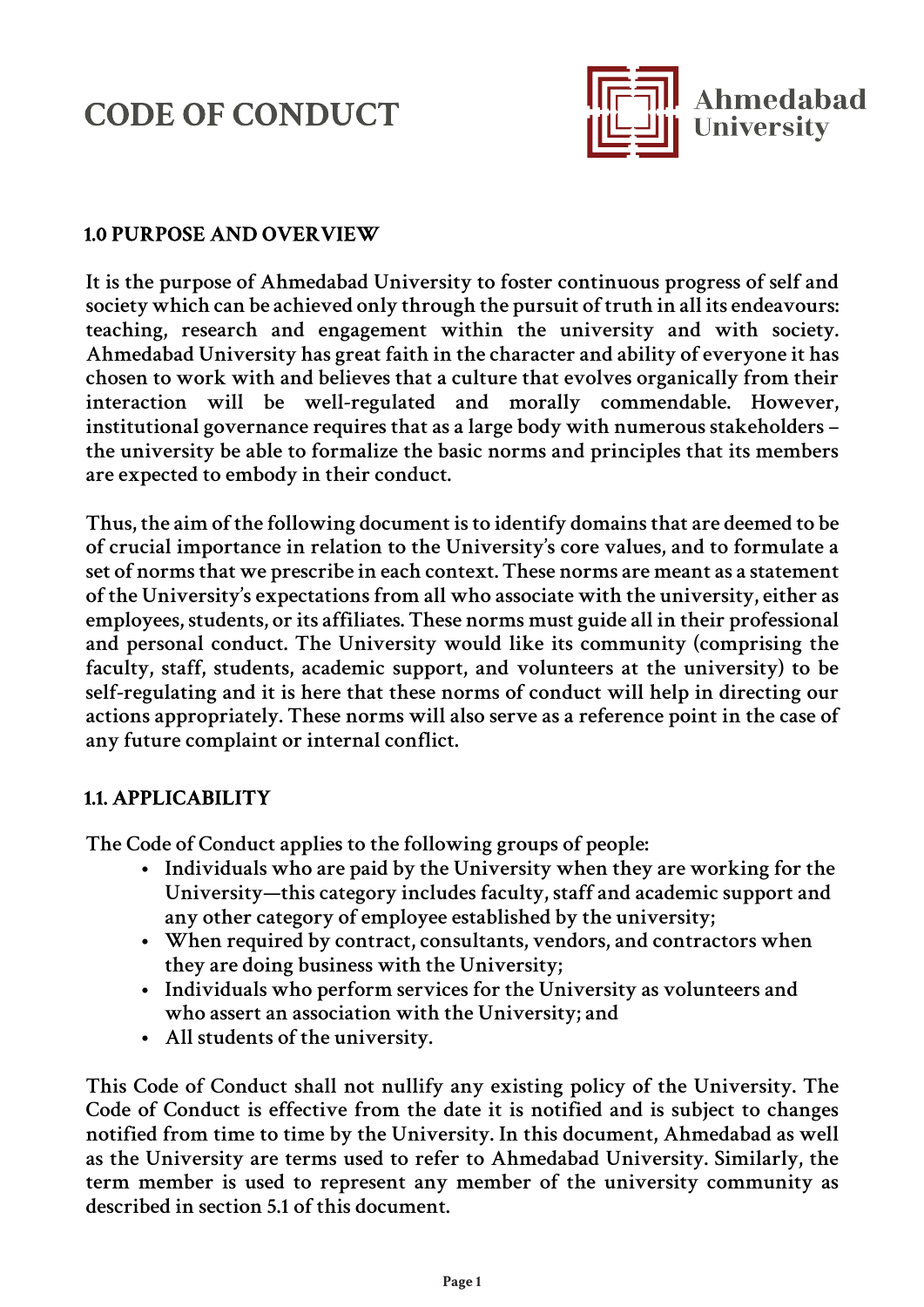

## **1.2 JURISDICTION**

**The purview of the code extends throughout the university premises as well as to any situation or location where an individual is present as a representative of the institution or where the action of the members of the university community is likely to impact the functioning, peace at and reputation of the university.**

## **1.3 IMPLEMENTATION AND EXECUTING AUTHORITY**

**The setting forth of such a code of conduct is one with our attempt to institute the appropriate mechanisms for dealing with any conduct-related issues in a fair and transparent manner. The executing authority in charge of overseeing this process will be the Vice Chancellor & Chairman of the Board of Management and the Registrar and they may choose to constitute a further disciplinary committee, as and when required to execute the Code of Conduct.**

**The University considers any case of grievance or wrong doing very seriously. Hence it is important that any instance of the violation of the Code of Conduct must be reported to an appropriate authority (e.g., Deans in case of faculty or Programme Chairs & Deans in case of students, reporting manager in case of staff etc.) in writing and accompanied with relevant proof. It goes without saying that a thorough and impartial investigation will be carried out in each case, and anyone charged with an offence will be given a fair hearing to respond to the charges. However, once a decision has been reached, we expect all of our staff to honour its consequences.**

### **1.4 UNIVERSITY STANDARDS, VALUES, AND EXPECTATIONS**

**The University sets for itself and all members of its community the highest standards of academic, professional and personal conduct both as an individual member as well as the group that constitutes the university community. The University culture is aimed at bringing the best that an individual is capable of and in creating an environment that allows everyone to do so. The University also provides equal opportunity and access to its employment, programmes, benefits and services. As an academic institution, the University is responsible for the growth of its students and in creating a nurturing environment for them. Impactful research that breaks significant new ground and creates values for the society is what the university aspires for.** 

**Mutual respect forms the bedrock of any engagement and the building of trust in an intellectual community like Ahmedabad University. Mutual respect helps us understand the intent and purpose behind ideas and beliefs particularly when we disagree with them. It is our intent to create an environment where ideas are developed, discussed, and debated in an atmosphere of intellectual curiosity and**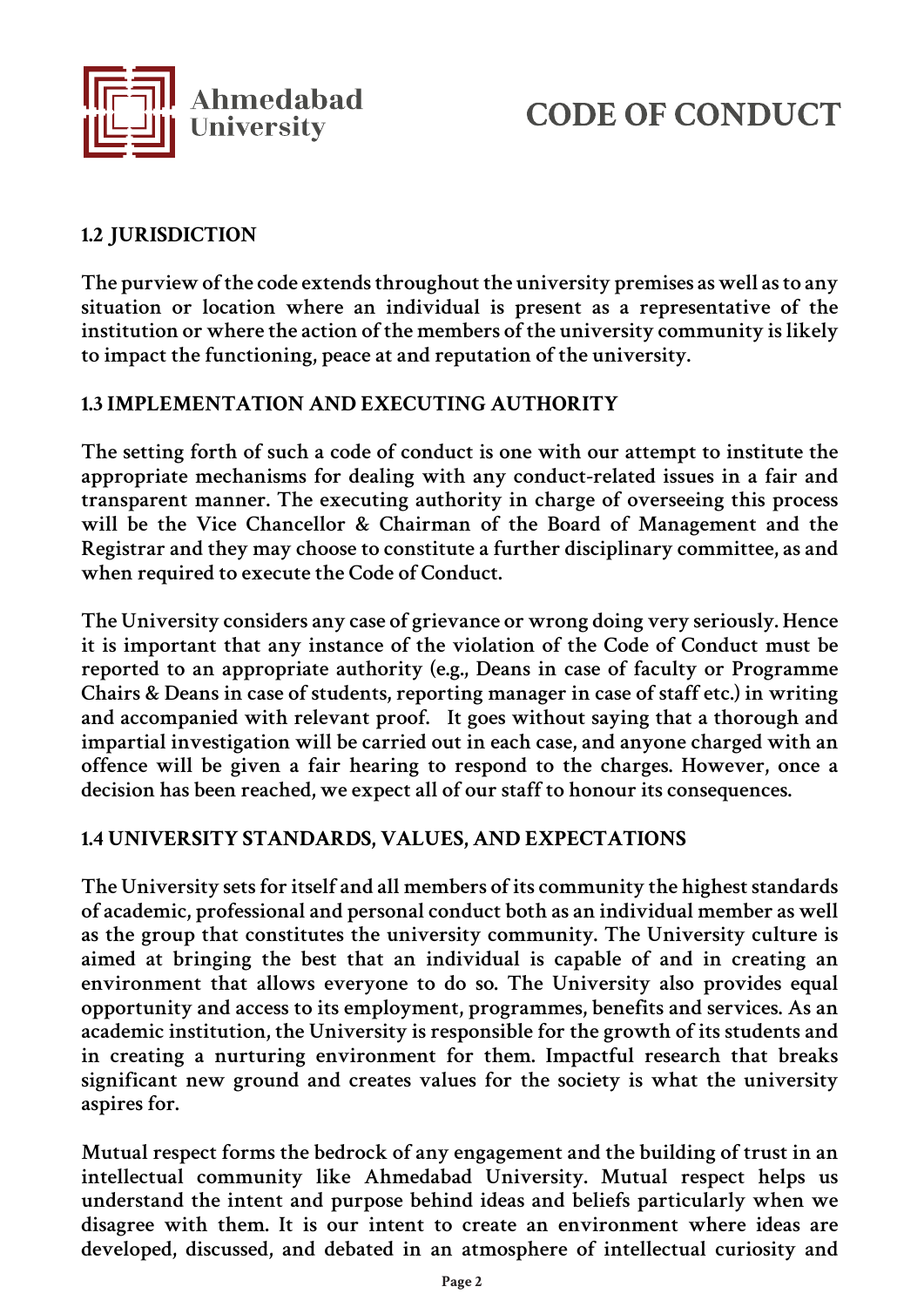

**respect. Institutions that lose mutual respect within their own communities are rarely able to change the world with their ideas.**

**The culture of the University is premised on certain values that become the non-negotiables for us. They are meant to help us navigate our conduct every single day and that shall lead to achievement of our goals on our terms. These non-negotiables stay the same as they represent the beliefs and convictions about who we are especially when we change and as we grow further. These include Integrity, fairness, achievement orientation, openness, and academic freedom.** 

### **1.4.1 Integrity**

**As mentioned earlier, we hold all members of the University community in considerable esteem and place a great deal of trust in their autonomy. Yet for precisely the same reason, we also hold them to a very high degree of integrity and responsibility. Hence, the university would consider acts of dishonesty or voluntary misrepresentation as significant breaches of its trust.** 

**We expect that anyone working on our behalf has our best interests in mind when carrying out their official duties or any work-related business transactions. We expect that they would not attempt to abuse their position for personal gain. Similarly, we expect that in all their interpersonal relationships – with employees, students, vendors, guests and so on – members would be mindful of the university's reputation and conduct themselves with sincerity and civility.** 

**In addition to this, the University expects all its employees to refrain from engaging in activity that may lead them into a conflict of interest with their professional duties. This means staying away from relationships with vendors/lobbyists, as well as any secondary employment and/or political activity that could be inimical to the University. That said, if a conflict of interest does come to take place, we expect that the person involved will immediately disclose the situation to relevant authorities.** 

**Finally, and perhaps most importantly, we are an academic institution that aspires to a rigorous and exacting standard of excellence when it comes to research and scholarship. We would consider any form of unscholarly or plagiarized work to be an intolerable and grave offence. We expect all members of the community to become aware of norms and guidelines for usage of material to avoid any such breach of this conduct.**

### **1.4.2 Fairness**

**As a university, we are committed to ensuring that we facilitate an egalitarian environment where everyone is treated with respect and dignity and everyone at the**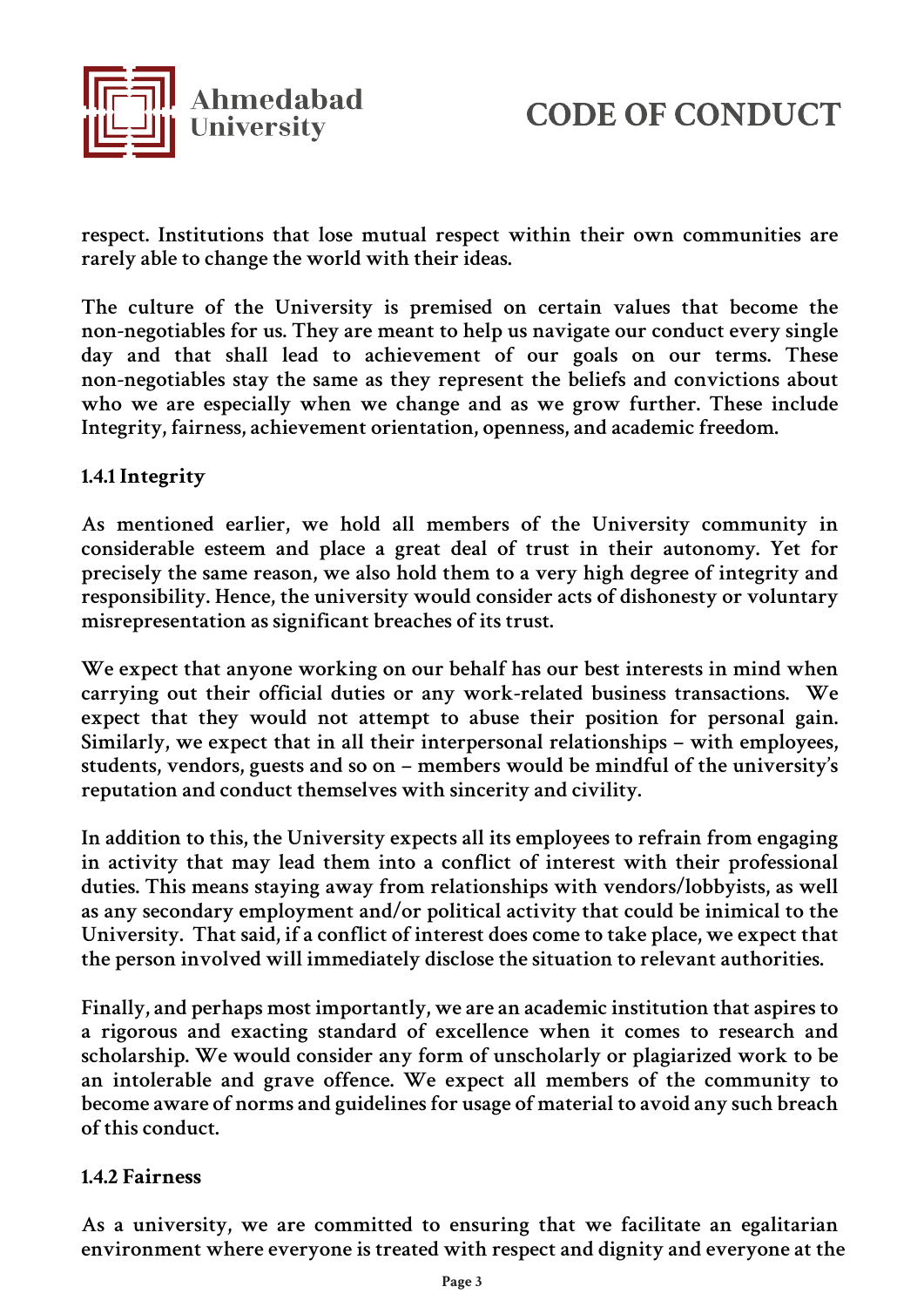

**University has an equal chance to succeed. All at the university will strive to be free from self-interest, prejudice or favouritism so that our actions are just and objective. The University is host to a diverse variety of people from all walks of life and beliefs. Thus, we are dedicated to creating a space free from any form of discrimination based on age, race, national origin, religion, disability, gender, sexual orientation or any other kind of personal trait. We expect all members of the university community to help us ensure that such a culture is upheld. This means that we expect all members of the university community to behave in an impartial manner towards each other and to report any instances of unfair treatment that come to their notice.** 

**Since the University is investing considerably in creating channels for resolving disputes and redressing grievances, we expect all members of the community to follow due process in making use of these channels and refrain from taking matters to third-parties, legal-platforms or the media. If they believe they have been unjustly rebuffed by a lower authority within the university and can establish it, the matter can be referred to a higher authority who shall ensure that proper consideration will be given to each and every complaint.** 

### **1.4.3 Achievement Orientation**

**The University believes that achieving results is crucial for achieving our purpose of fostering continuous growth of self and society. We foster a culture where our constant endeavour is to nurture academic, professional and personal growth in students, faculty and staff by enabling them to accomplish their utmost potential.**

**The university expects all members of the community to not only focus on outcomes but also on the process for achieving the outcomes. Moreover, it is the responsibility of all to increase the bar of our performance standards so as to enable the university to contribute more to individual and societal growth, address in a robust manner important issues facing the society, improve productivity, and grow the value of the university. Working at a university is service to the society and it is expected that all employees will contribute to removing hurdles that stand in the way of building an achievement orientation.**

### **1.4.4 Openness**

**We believe at the university that there is always something new to learn and something that will better our efforts and outcomes. This requires an openness in our minds, hearts, and in our approach to intellectual enquiry and problem solving. It is this approach that aids our search for truth and provides meaning to our efforts.** 

**We promote a culture of broad-minded critical inquiry and their pursuit in the rational manner. Our innate sense of openness helps us challenge our mind and it is**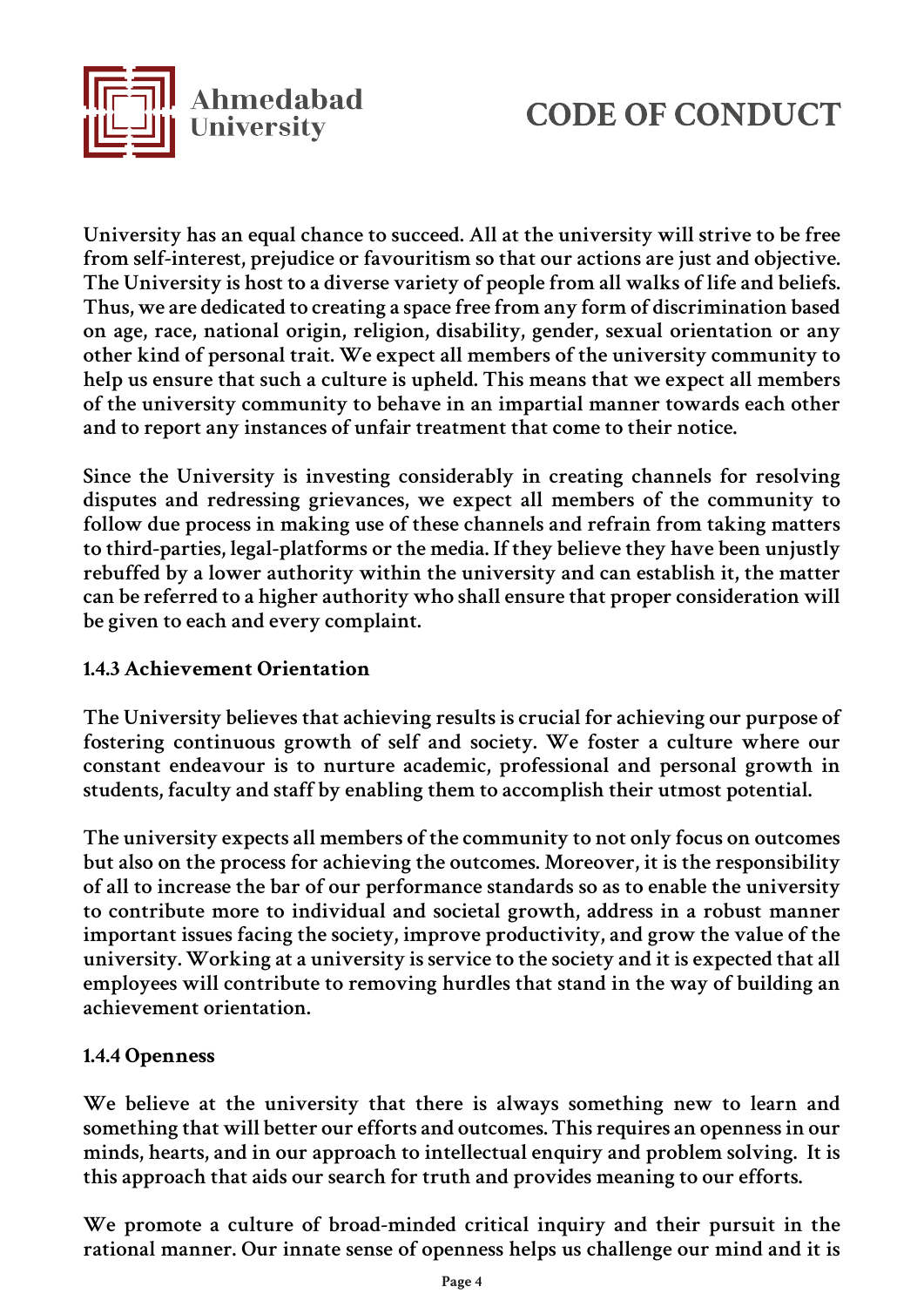

**this curiosity that begets creativity which leads us to innovate. Openness also requires that we focus on solving the problem and bring knowledge to bear on it from all directions and all people.** 

**Openness also implies assisting others in achieving their goals. Purposely holding back information to prevent others from completing their assigned tasks or achieving institutional goals or creating hurdles in their way to achieve them is considered as violation of the value of openness.** 

### **1.4.5 Academic Freedom**

**Intellectual enquiry and interdisciplinary exploration are key tenets of the University's ethos. This means that we strongly support pluralism when it comes to theoretical orientations and research programmes, and we endorse a lively spirit of debate and experimentation within scholarly and pedagogic matters. We believe that academic freedom is an indispensable constitutive step towards innovation, creativity, and novel initiatives. It gives us courage to pursue difficult questions and complicated areas of academic enquiry. The university promotes dialogue around varied ideas and thoughts as it is in their civil pursuit that we bring better understanding of complex issues and bring change in lives of individuals and society,**

**The University promotes rights of individuals to pursue their areas of enquiry as it also establishes its own right to establish its priorities on domains of enquiry. The acceptable balance hinges on a sharp understanding by all of what constitutes an opportunity for learning and an advancement of knowledge versus damaging and exploitative practices. That latter being those that use the institution and its academic freedom to adversely impact the campus learning environment and respect and dignity of individuals in the university or the university as a whole. The university, however, will have the final say on all events, programmes of enquiry, or activities on the campus and especially when anything adversely impacts or has the potential to impact campus peace and safety of its community.**

**Academic freedom is premised on intellectual honesty of the campus community and all are expected to exhibit it in the words and their action, both in classrooms and outside. We expect that members of the community will take it upon themselves to help promote the university in a positive light and be wary of damaging its credentials in public platforms including social media.**

### **1.5 WELFARE OF COMMUNITY AND STEWARDSHIP**

**The university believes strongly in the need for good infrastructure and excellent resources and it aims to provide the very best of both to its students, faculty and staff. Regardless of whether this is office support, library books, sport and art equipment,**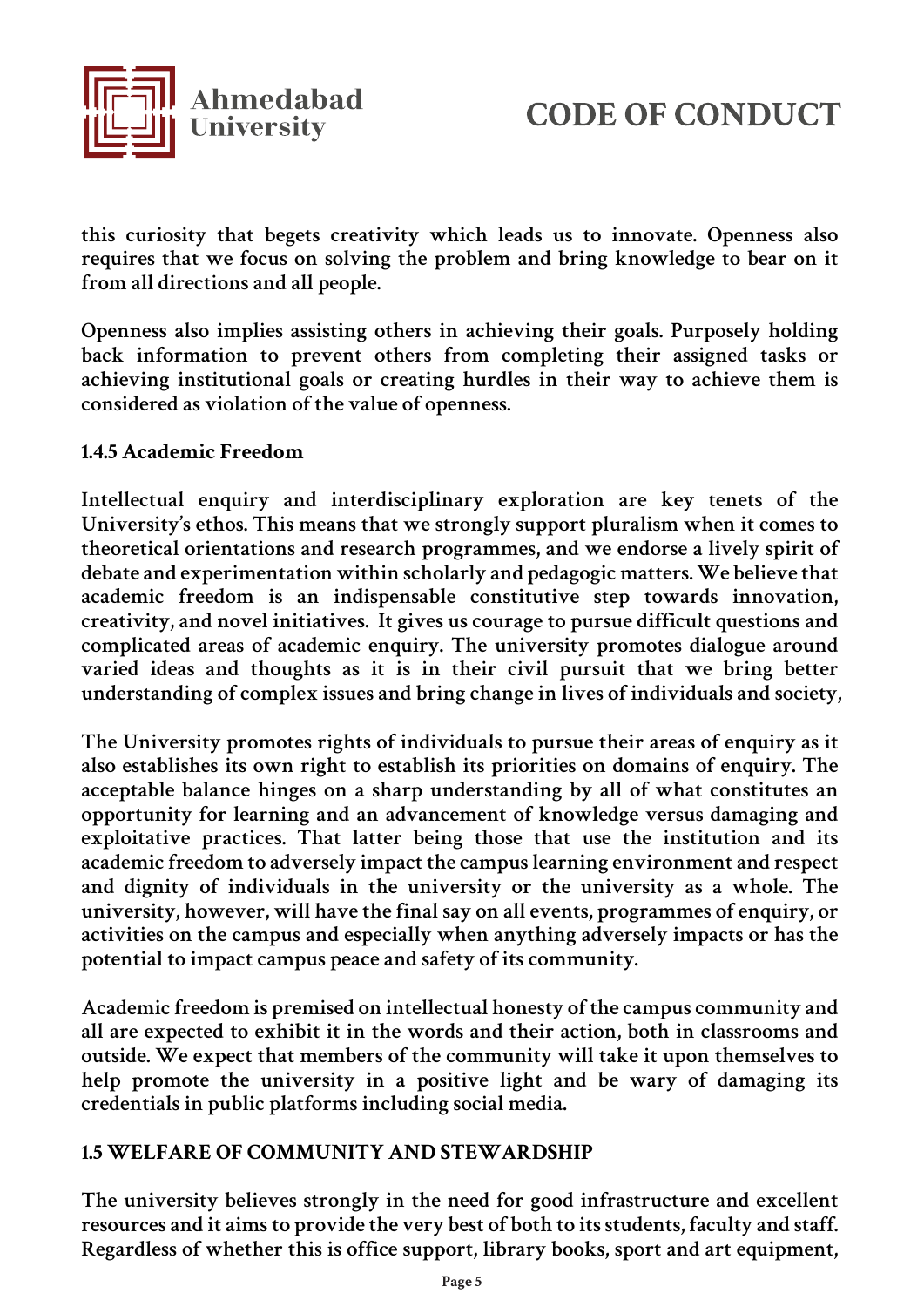

**laboratory facilities, IT support, or other necessities for supporting academic life and learning. The University recognizes the importance of having these amenities and shall ensure that everyone is granted as much free access to them as possible. In addition, this freedom in the academic environment requires a spirit of collegiality and sharing while preventing conflicts of interest and safeguarding institutional objectives and their principles. This kind of open and free environment depends on responsible and judicious use in order to be sustainable. In particular, all employees need to keep the following in mind while navigating their work at the University.**

### **1.5.1 Prevention of Harassment**

**The underlying principle of mutual respect requires that we operate in an environment without any hate. The university unilaterally condemns any form of harassment, be it sexual, physical or emotional in nature. Avoiding use of inappropriate language or unwelcome behaviour or expression of hate is essential for ensuring that the spirit of what the University stands for is preserved. No person will harass or show hostility towards another member of the university community and such incidence will call for disciplinary action.** 

**The University affirms its dedication to foster a community that condemns all forms of discrimination or acts of intolerance including sexual harassment, intimidation and retaliation. No member of the community shall indulge in any act of sexual harassment of any kind, which includes unwelcome sexually determined behaviour (whether directly or indirectly) such as:**

- **Physical contact and advances;**
- **A demand or request for sexual favours;**
- **Sexually coloured remarks;**
- **Showing pornography;**
- **Any other unwelcome physical, verbal or non-verbal conduct of sexual nature.**

**Whenever a member wishes to put forth any claim, or seeks redress of any grievance or of any wrong done to her/him, she/he must forward her/his case through proper channel, and shall not forward advance copies of his application to any higher authority unless the lower authority has rejected the claim, or refused relief or the disposal of the matter is delayed. Moreover, no employee shall be signatory of any joint representation addressed to the authorities for redress of any grievance or any other matter.**

## **1.5.2 Confidentiality**

**Confidentiality of faculty, staff, and student records is respected and maintained in accordance with University policies and procedures, laws and regulations. Such**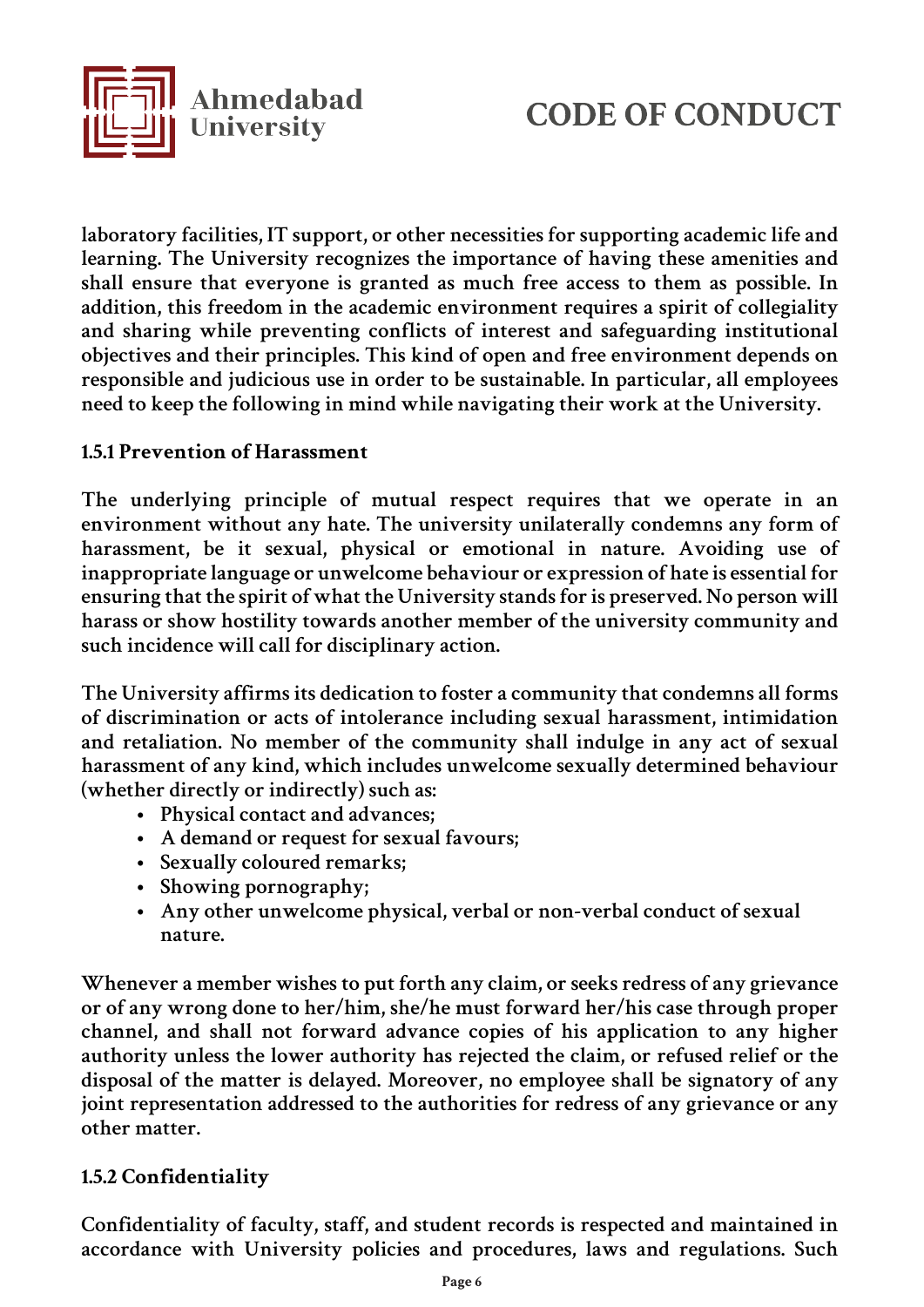

**records are to be used only for legitimate purposes and in accordance with proper authorization.**

**All members of the community receive and generate on behalf of the University various types of confidential, proprietary and private information. It is imperative that each member complies with laws, agreements with third parties, and University policies and principles pertaining to the use, protection and disclosure of such information, and such policies apply even after the member's professional relationship with the university ends.**

### **1.5.3 Freedom of Expression**

**Freedom to teach and freedom to express are essential to realize the purpose of the university. It is the endeavour of the university to create such an environment in the university that will allow such freedom to be realized not only in its classrooms but also on the campus and allow all to learn and contribute.**

**The university encourages and supports inquiry, debate, and disagreement as part of its culture of openness and as a mechanism to realize its objectives and advance the community's understanding of the self and its ability to address problems of the society. This being said, disrespect for those with whom we disagree is also a violation of their freedom to hold views that are different from ours. Such views, however, shall not be contrary to this policy, provisions of Constitution or any applicable law. Ahmedabad University and all members of its community, in principle, commit to protect such diverse expression in good faith and peace.** 

**While the University supports academic inquiry and expression of ideas as a necessity to create a healthy learning environment within and outside the classroom, all are expected to use this freedom very responsibly and be mindful that they are not damaging the university's reputation or any of its affiliates through careless or inflammatory remarks that tarnish image & reputation of individuals or groups of individuals or threaten or create perception of threat or lead to any form of violence or possibility of violence against any individual or groups of individuals at the university or disclose information that is supposed to be private and confidential. The University reserves the right to regulate and control any such violation or possibility of violation and prevent any occurrence of any form of hatred within the campus community. The university also reserves the right to act according to its disciplinary rules and laws of the nation if such situations or situation that threatens the safety of individual(s) and the university arises.**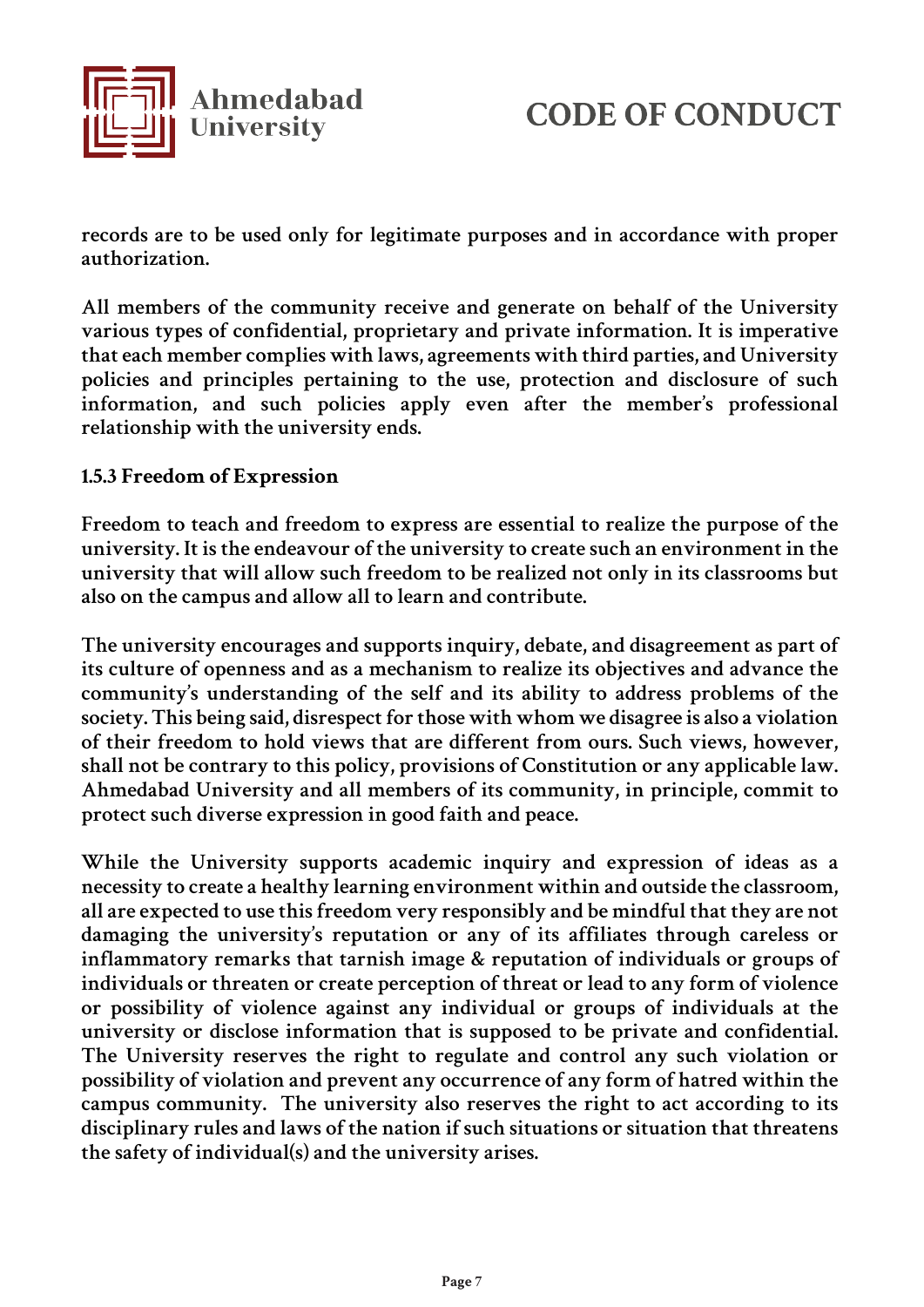

## **1.5.4 Health and Safety**

**The University is committed to protecting the health and providing safety of its members by providing safe workplaces. All must adhere to good health and safety practices and comply with all environmental health and safety laws and regulations.** 

**All employees are also required to take care of their own health and safety. It is the responsibility of every employee to keep the university informed of any serious ailment that will affect their performance of duties and their functioning at the university.** 

**Members of the community must also keep environmental hazards in mind while working on any chemical or living-organism or pharmaceutical preparations in laboratory or otherwise. Care must be taken that we do not endanger our own well-being, those of others or any property.**

**Members must comply with all workplace safety and health regulations and must report unsafe conditions, equipment or practices to appropriate University officials, if any.**

### **1.5.5 Regulatory Compliance**

**Employees of the University must transact University operations in compliance with applicable laws, regulations, and University policies and procedures. Deans and Managers are responsible for guiding and observing compliance. Some of these requirements include:**

- **The acceptance of an agreement, including sponsored project funding, may create a legal obligation on the part of University to comply with the terms and conditions of the agreement and applicable laws and regulations. Therefore, only individuals who have authority delegated by an appropriate University official can enter into agreements on behalf of the University.**
- **No full time employee of the University shall engage, directly or indirectly, in any trade or business or any private tuition or undertake any employment outside his official assignments at the university. All consultancies and external projects must be routed through the university. Volunteers and part time employees may participate in external employment but must keep the university informed of the details of their engagement outside the university.**
- **An employee who gets involved in any criminal proceeding, shall immediately inform the competent authority through the Dean/Head of the Function/Centre to which he/she is attached.**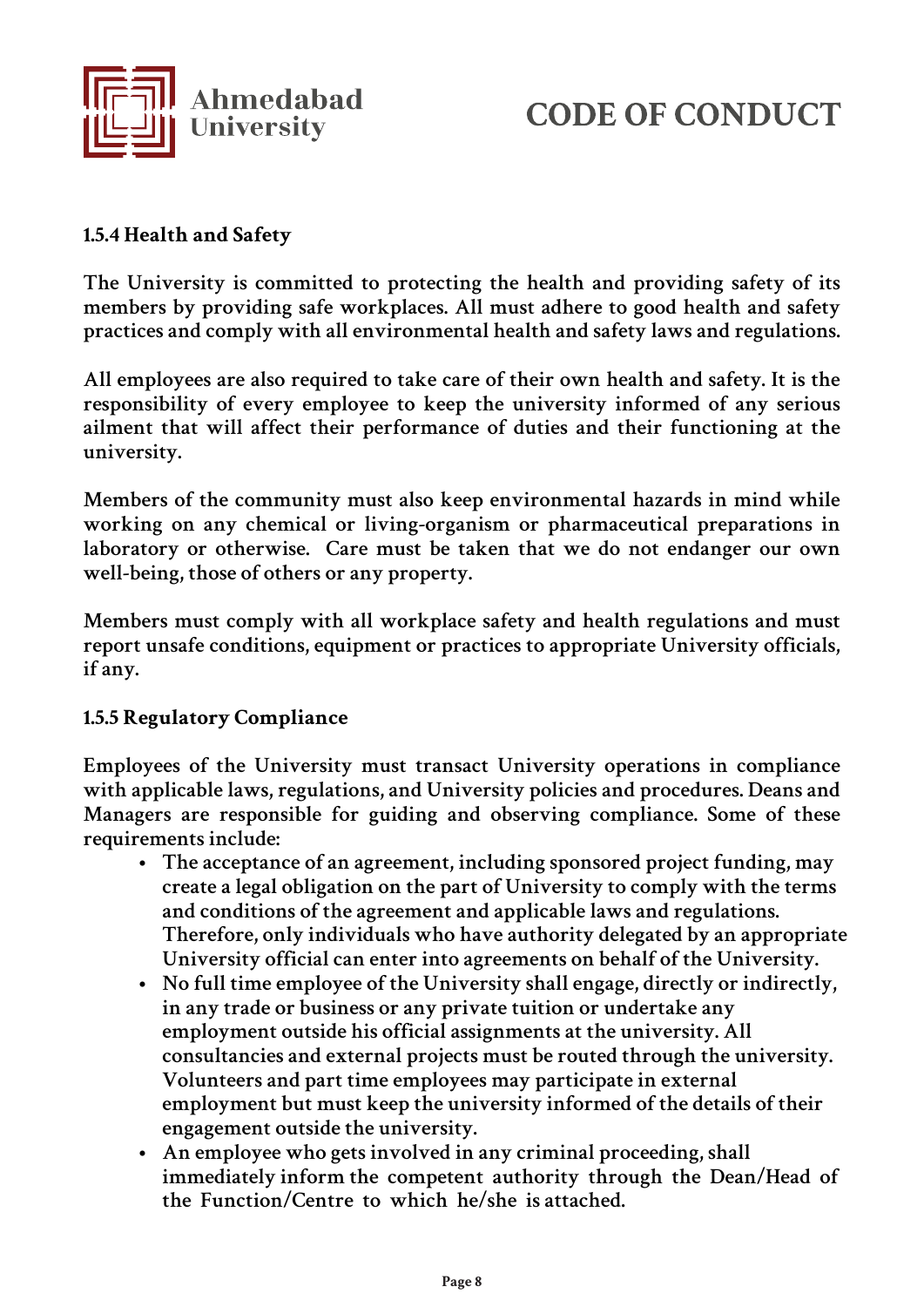

- **An employees who is detained in police custody, whether on criminal charge or otherwise, for a period longer than forty-eight hours shall not join his duties in the University, unless he has obtained written permission to that effect from the Vice Chancellor/Dean.**
- **Only authorized persons will talk to the press about the university.**
- **No employee shall, except with the previous sanction of the competent authority, have recourse to any Court of Law or to the press for the vindication of any official act, which has been the subject matter of adverse criticism or an attack of defamatory character.**
- **Provided nothing in this rule shall be deemed to prohibit an employee from vindicating his private character or any act done by him in his private capacity.**

## **1.5.6 Conflict of Interest**

**Conflict of Interest arises when in certain instances, employee has to compromise or appear to compromise in performing his/her professional duties. The employee will keep the following in mind:**

- **University employees owe their primary professional allegiance to the University and its mission to engage in the highest level of education, research and continuous growth of self and society. Outside professional activities that compete with the interests of the university, private financial interests or the receipt of benefits from third parties can cause an actual or perceived divergence between the University mission and an individual's private interests. These must be avoided. In order to protect the interest, employees must adhere to the guidelines set forth in the Ahmedabad University Code of Conduct.**
- **If faced with a potential conflict of interest, employees of the University must immediately make full disclosure of the conflict to the appropriate officials.**
- **Employees must not accept gifts, including food and beverage, from vendors, lobbyists or any other person or entity that is doing business with or seeking to do business with the University unless permitted.**
- **Employees must not accept secondary employment that will impair their independence of judgment as to their official duties or which will require them to disclose confidential information.**
- **Employees must not use university's position for personal financial gain beyond their official compensation, or for the financial benefit of their family members.**
- **Employees must not use university resources for personal use or for use unrelated to their University responsibilities.**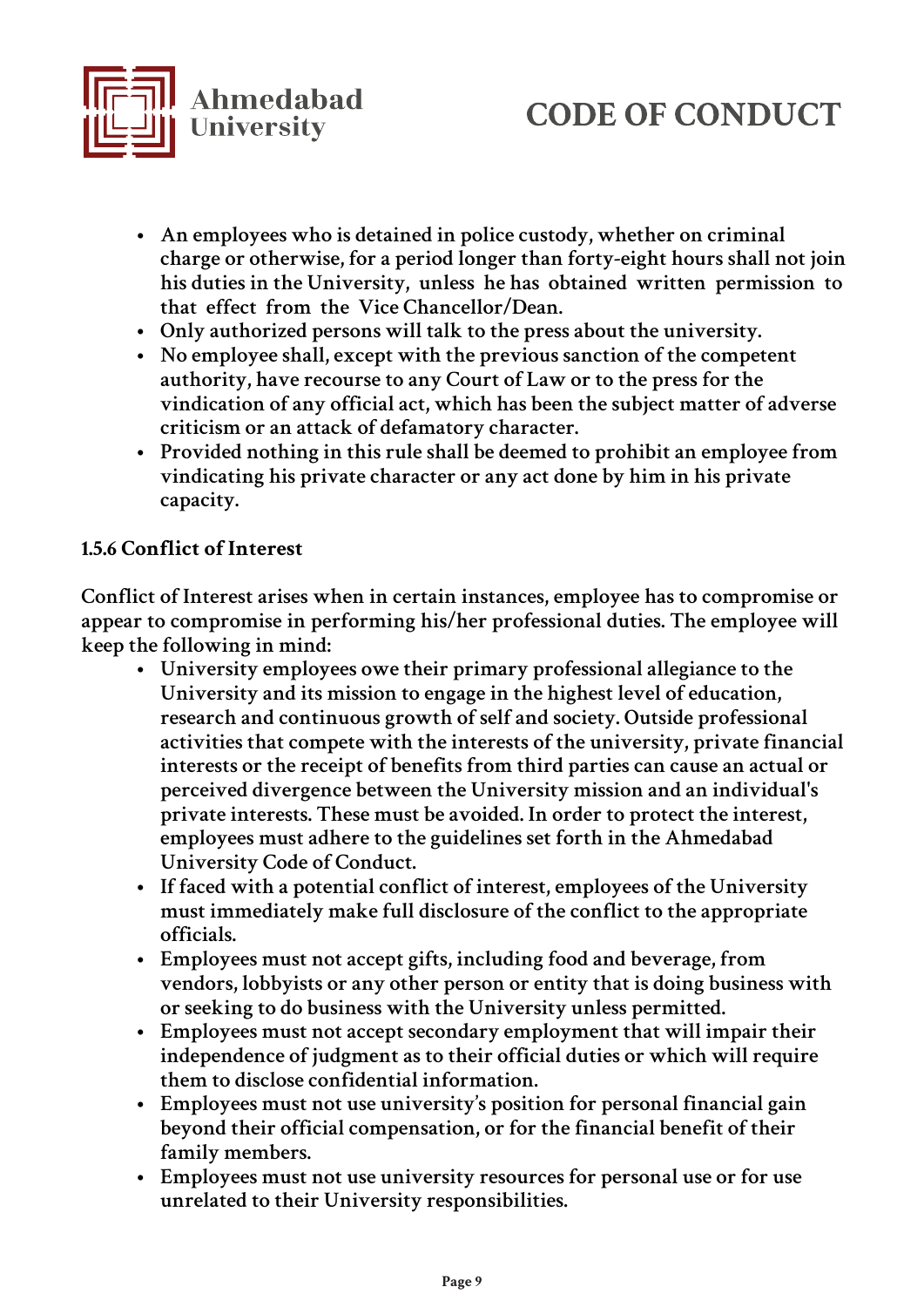

- **University does not endorse or participate in any political activity. All employees must ensure that they do not bring the reputation of the university into questions by whatever stance they personally take on political issues and political parties.**
- **While the university does not have a view on participation of employees as citizens of the nation in public, social and other affairs, they do so as individuals and not as employee of the university. As a consequence, they will take special care that the university is not associated with any such activity without its permission. Moreover, all public statements, public writing, and appearance in public events and activities by employees done in their individual capacity and their expressed views are only in the capacity as individuals and not of the university. In such cases, the employee will make extra effort to not allow their participation or activity be attributed to the university explicitly state that their "views are personal**  and not of the university.
- **Employees as citizens and members of learned profession must only reflect their rights as citizens of the nation and the academic community. No such activity that compromises the stand of the university shall be performed by any employee. While recognizing the citizens right related to political participation, the University does not all allow anyone, who is not authorised to speak on its behalf, to use its name for any political purpose, not allow its facilities including the classroom be used for achieving any political end or allow political opinions to negatively affect teaching. Individuals activities outside the university must not be allowed to impact negatively the activities on the campus. In that respect,**
- **Employees will report all their external activity especially those related to politics and where one is holding any kind of office, even honorary, to the university. Any position or act that compromises the position of the staff as an independent professional and takes the University away from unbiased enquiry must be avoided.**
- **It is the responsibility of all employees to keep the university informed of all external speakers invited to the campus.**
- **All employees will participate in public activities as an individual and not involve the university and must say that their views are personal and not of the university.**
- **The classroom will not be used to promote any political party or for advancing any political agenda or for any political gain.**
- **When in doubt contact the Registrar who will consult the University's Legal Counsel to seek clarifications**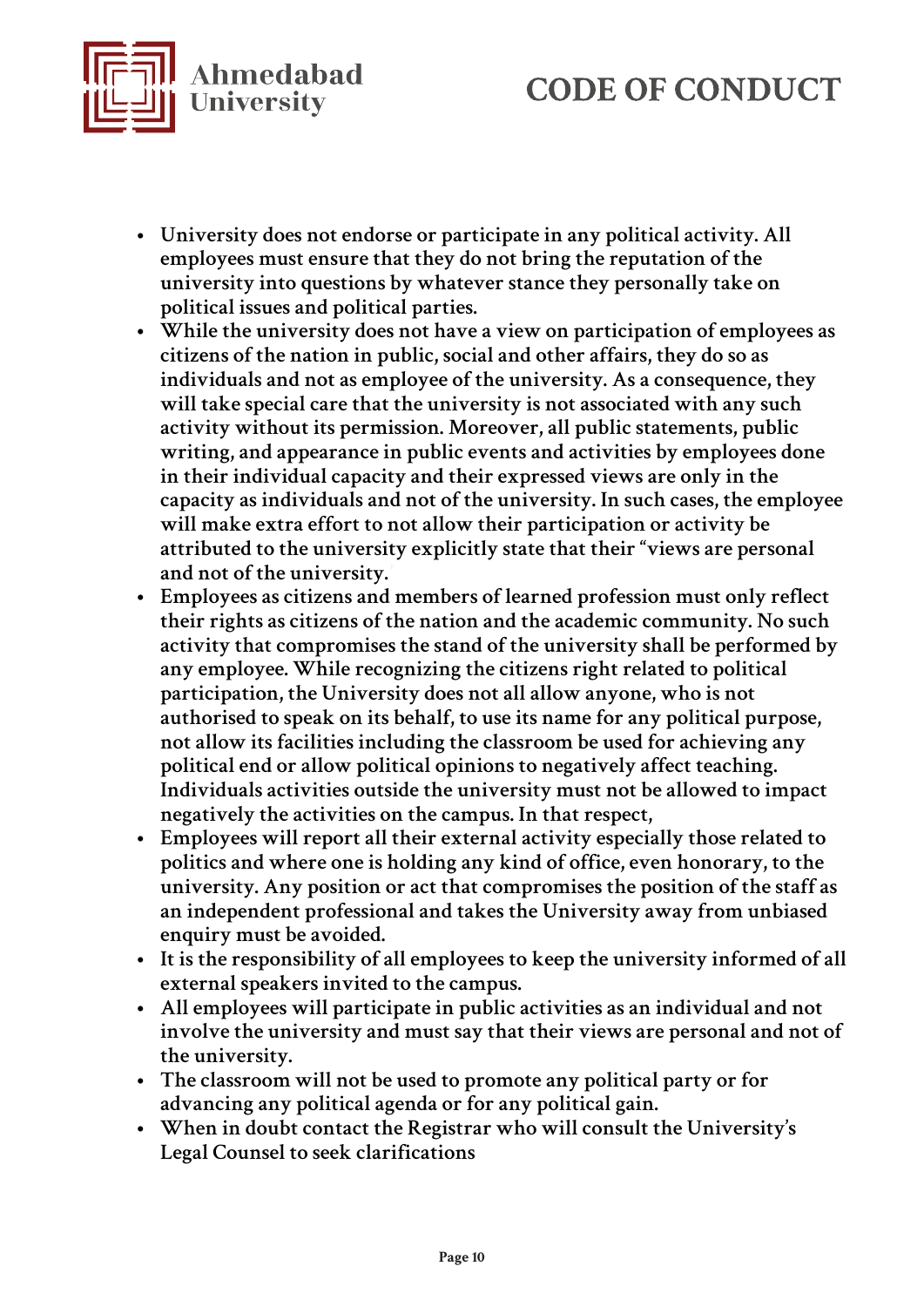

## **1.5.7 Consulting and External Engagement**

**The University encourages its faculty to engage in consulting activity that advances knowledge, aids academic growth, builds deep capabilities that is beneficial for both teaching and research. Faculty is permitted to spend one day in a week towards consulting activity and may receive remuneration for the same. All consulting assignments must be pre-approved by the University and must follow university guidelines for the same.**

**The faculty will seek permission before accepting membership to boards of companies and organizations. Care must be taken that we associate with those external organizations that will only enhance the name and reputation of the university and keep away from those where there is a chance of compromising the same.** 

### **1.5.8 Interaction on Social Media**

**We expect that all members of the community will take it upon themselves to help promoting the university in a positive light and be wary of damaging its credentials in public platforms such as social media. We insist they be certain that they are not making use of them in any situation that could lead to a diminution of our standing or compromise the member's individual standing. The University discourages the inappropriate interactions and expressions on social media platforms which causes damage to themselves and to the University and its reputation. Harassment on social media is not tolerated. All shall make judicious use of the social media platforms as per the policy of the University and refrain from maligning others and the university. The latter will attract maximum censure from the university.** 

### **1.5.9 Use of the Name and Logo of the University**

**The name, logo of the University, its marks & seal, and its images are the proprietary assets of the University and no one will use it for any purposes other than when and where they have been specifically authorised by the University to use it. This includes its use both within the university and outside.** 

**The name, logo and the other promotional material used to develop the image of the University has a special value attached to it. The University is publicly recognised through its name and logo along with the name and logo of its affiliations. Members, where authorised, are required to ensure that name and logo(s) are used in most appropriate manner as per University guidelines on its use.**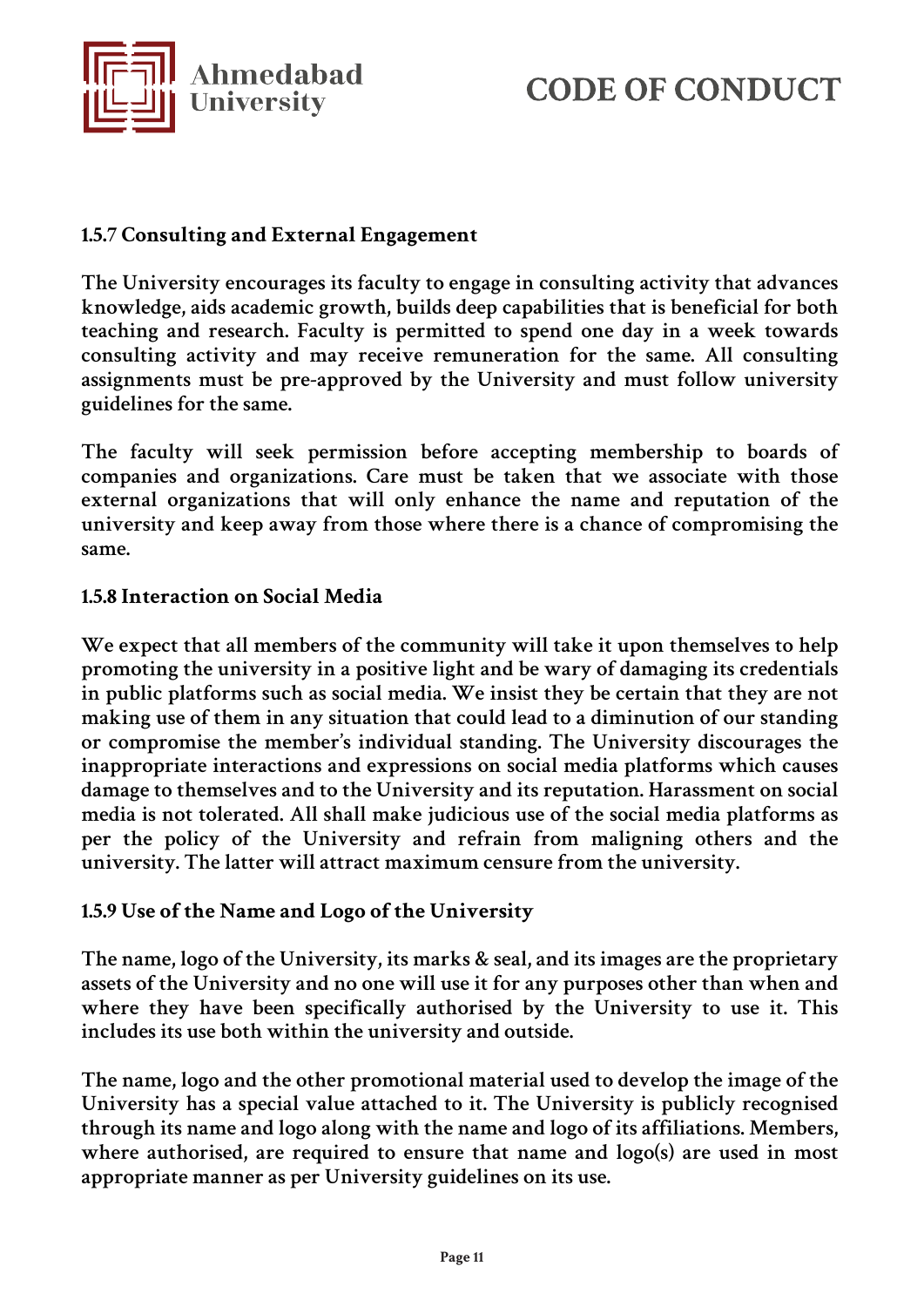

**It is a matter of pride to be associated with the name and the logo of the university. Members of the university community while representing the University through any presentation or giving any handouts may include the name and logo of the University and/or the respective affiliation. Use of the name and logo is presented in a certain manner including the nature, colour and shape of both the logo and its background. All are expected to familiarize themselves of these requirements. The use of our logo on any public material would require an approval by the Registrar or an authority designated by the officer. Members are required to report to the Registrar, if any inappropriate use of said name and logo(s) is found.** 

## **1.5.10 Safeguarding Proprietary Information**

**In the course of doing operations, the University creates and receives information that could directly affect the success of its ventures or those of its current or prospective partners. If used inappropriately, this information could unduly benefit individuals who have access to such information. The University depends on the ethical business practices and personal integrity of its members to protect this information from premature or improper use and disclosure.**

**No members shall, in any radio broadcast or in any document published anonymously or in his own name or in the name of any other person or in any communication to the press or in any public utterance, make any statement of fact or opinion which has the effect of an adverse criticism of any current or recent policy or action of the University.**

**No member shall communicate, directly or indirectly, any official document or information to any person to whom he is not authorized to communicate such document or information.**

**The University has a social obligation to ensure the public trust to its stakeholders through its financial and regulatory reporting. The academic and administrative records are required to be maintained regularly and should be made available as and when asked by any appropriate authority for internal or external purposes.** 

**As regards intellectual property, apart from ensuring that the relevant information is not disseminated, we also expect all members to be versed with the University's Intellectual Property Policy. University resources including course content must be used only for University purposes. They may not be used for personal gain, and may not be used for personal use except in a manner that is incidental, and reasonable in light of a members' duties and academic requirements. Faculty may seek the University's permission to use its material. The University holds right of dissemination of such works to its stakeholders for teaching, research, extension work and other non-commercial purposes of the University.**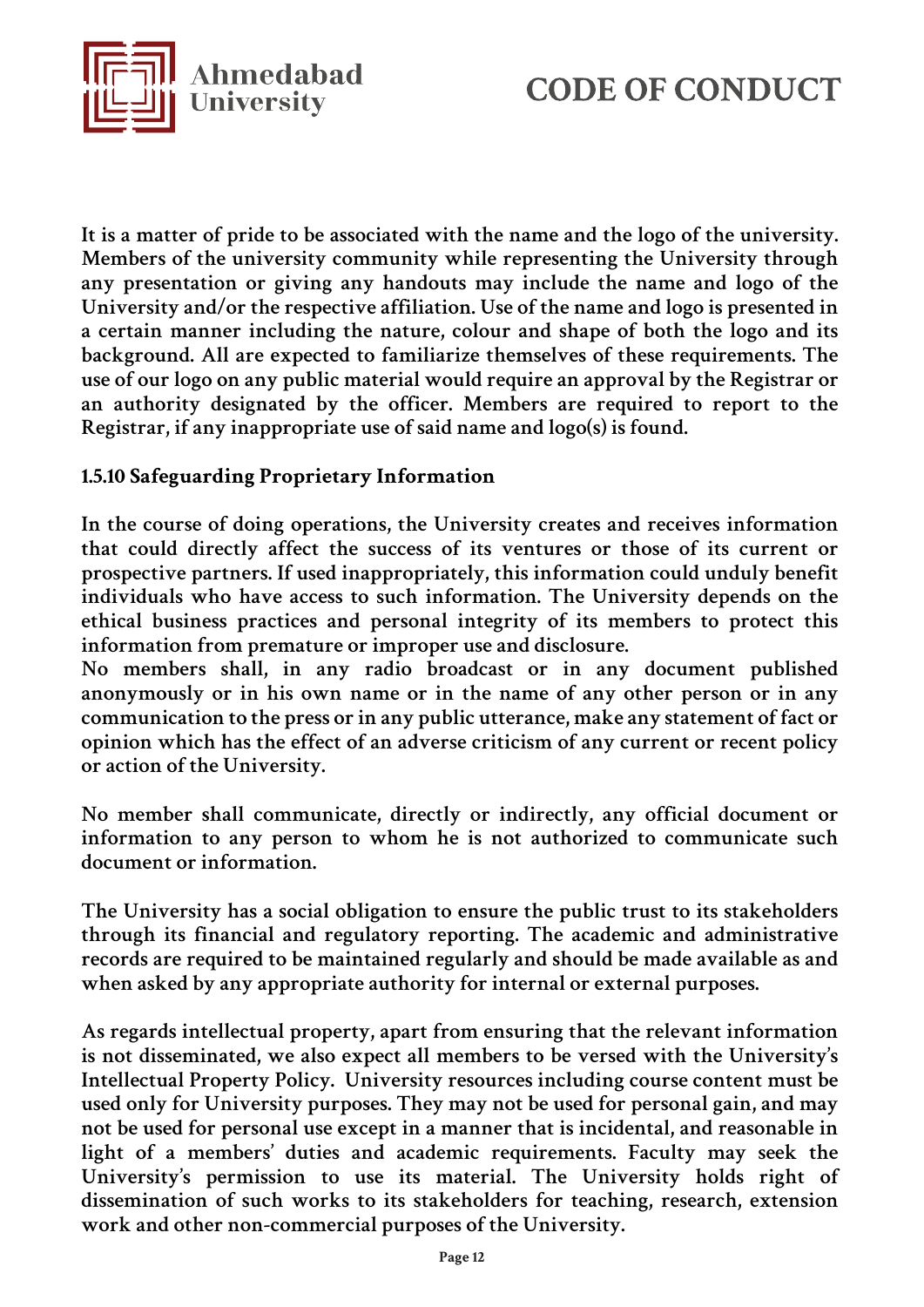

**Commercialising of the course content in form of book or research paper requires prior permission and approval of the appropriate authorities. The University also will take prior permission of the respective faculty to commercialise the said work. After the termination of employment at the university, the University will allow the faculty to use the course content developed and taught by him/her at University for educational and non-commercial purposes.**

**Research materials, inventions or devices developed through the use of University resources are the property of the University. Rights to such property may be transferred to other parties only with the written authorization. Materials subject to copyright are generally not the property of the University.**

**Research data are considered the property of the principal investigator or the joint property of collaborating individuals when research data are generated by a principal investigator working in collaboration with one or more faculty colleagues. Research data generated by postdoctoral fellows, graduate students, research associates or trainees or others who have had significant intellectual input, shall be considered the joint property of the collaborating individuals.**

### **1.5.11 Respect for Infrastructure and Use of University Resources**

**The University facilitates the best possible infrastructure to the University community to carry out their learning, teaching, research and extension or administrative work effectively. Members of the community must take utmost care of the said infrastructure by abiding the policy governing such use of institutional resources and assets. The University will make its best efforts to secure the resources at the University and no one shall attempt to compromise the security control deployed by the University.**

**The University's physical property includes property that is owned by the University but entrusted to individuals or organizational units within the University. Examples include office and functional equipment and supplies, vehicles, facilities, cash, reports and records, including records in functional offices, its computer network resources, computer software, electronic files and data. We utilize such resources properly and protect property against loss, theft, misuse and waste.**

**We expect that equipment provided by the university will be used judiciously and that members will refrain from employing university resources towards personal or inappropriate ends. This includes laptops, fax & photocopy machines, vehicles, laboratory facilities etc. It also means, for instance, that university email IDs and letterheads should be used for official purposes only, and members must not use the**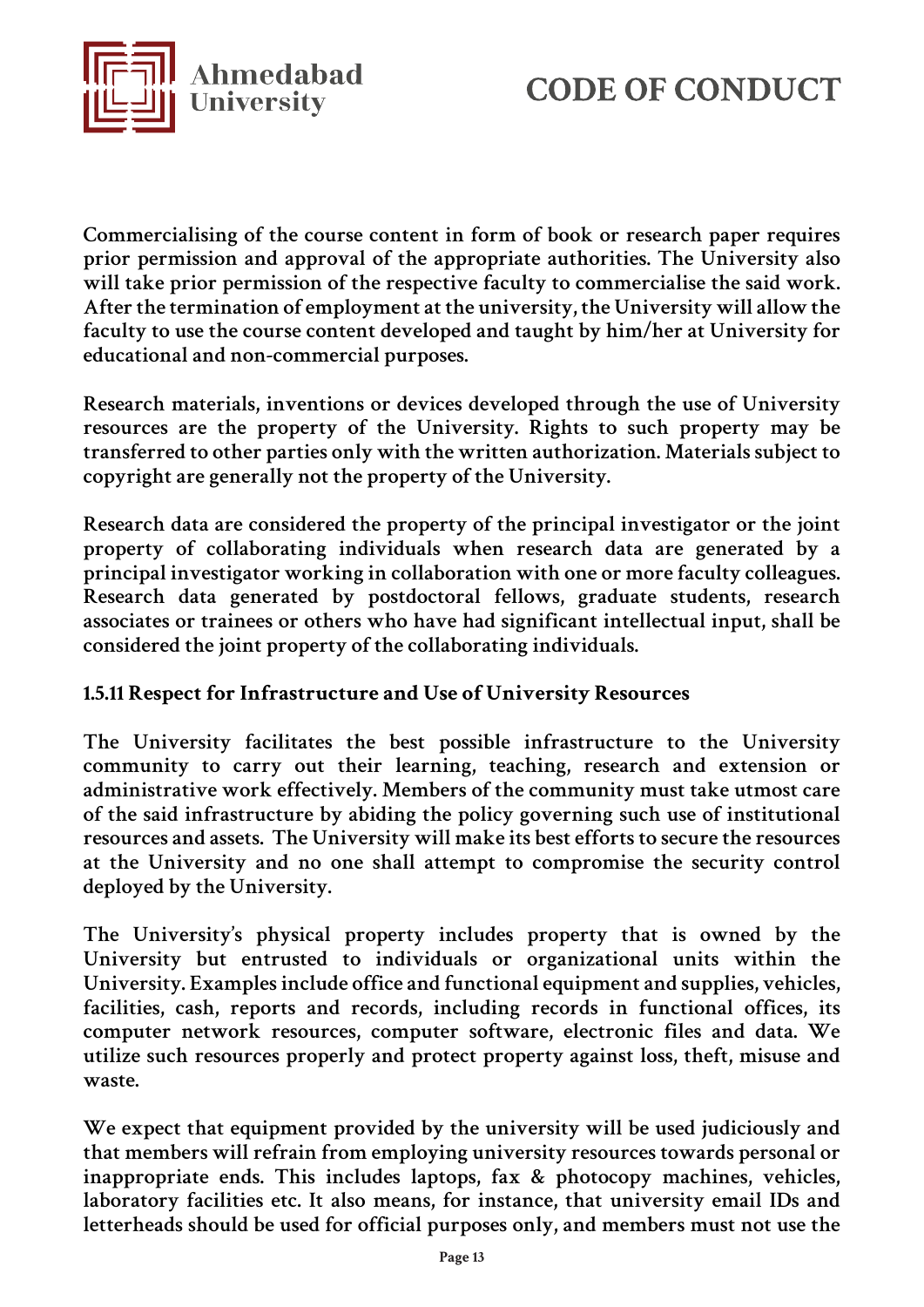

**internet facilities for downloading any obscene, or pornographic content. We expect that the official email id shall be used for all official communications and members will avoid using official email id for any inappropriate use. Any activity undertaken by accessing the university network and its digital resources including emails from outside the university location is considered as an activity occurring on the university campus. The University reserves the right to monitor and access all its communications resources and data to ensure that the said resources are used to carry out the functions of the University. The university discourages the use of unauthorized software.**

**Access to the library and other educational resources (print and digital resources) will be facilitated. However, all are expected to appraise themselves and follow the circulation policy, the policy on use of public material, as well as the policy on plagiarism.** 

**The university would like to remain vigilant when it comes to the use of energy, and would expect the University community to make sure there is no waste of electricity, water or any other important resource.** 

## **1.6 FOLLOWING THE LETTER AND SPIRIT OF THE UNIVERSITY CODE OF CONDUCT**

**In this Code of Conduct lies the basis of working of the intellectual environment at Ahmedabad and it will be applied both in its letter and spirit. It provides clear guidance on what is the university community's expectation of its members and affiliates in terms of professional and personal conduct.** 

**The Code of Conduct is considered to be breached if any of the guidelines are violated. Such a violation may result in disciplinary action. Due process will be followed in such situations. The judgement on each violation would be decided as per the case and can lead to action that may range from censure to termination of association with the university.** 

**In order to guide individuals and groups towards the working of the code of conduct, we provide below some clarification on the kind of acts of omission and commission that shall be treated as breach of the code of conduct:**

- **1. Theft, fraud, forgery, embezzlement, misappropriation, dishonesty in connection with the university or property of the university/Schools or of property of another person within the premises of the University.**
- **2. Taking or giving bribes or any illegal gratification.**
- **3. Possession of pecuniary resources or property disproportionate to the known sources of income by employees or on his behalf by another person, which the employee cannot satisfactorily account for.**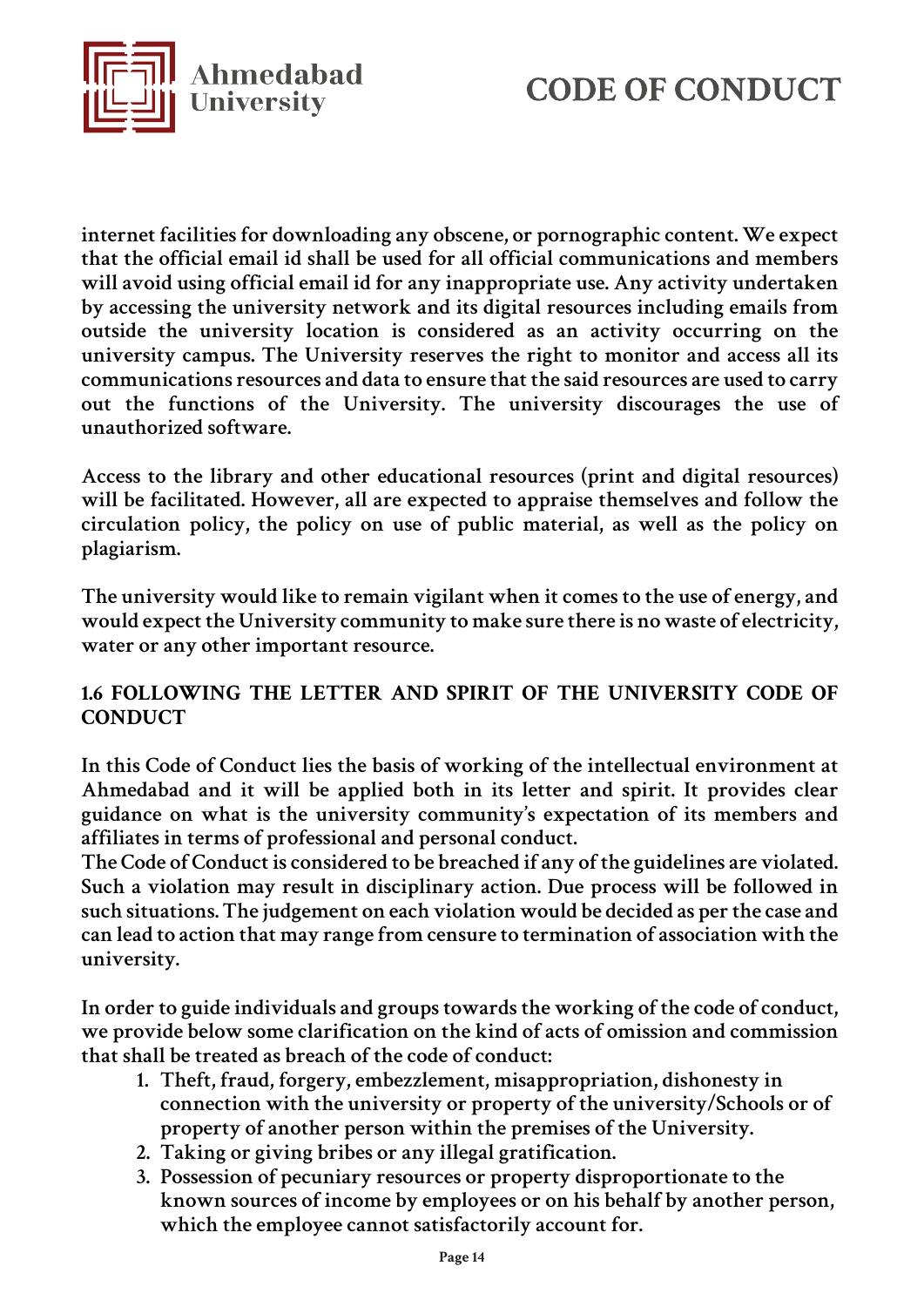

## **1.2 JURISDICTION**

**The purview of the code extends throughout the university premises as well as to any situation or location where an individual is present as a representative of the institution or where the action of the members of the university community is likely to impact the functioning, peace at and reputation of the university.**

## **1.3 IMPLEMENTATION AND EXECUTING AUTHORITY**

**The setting forth of such a code of conduct is one with our attempt to institute the appropriate mechanisms for dealing with any conduct-related issues in a fair and transparent manner. The executing authority in charge of overseeing this process will be the Vice Chancellor & Chairman of the Board of Management and the Registrar and they may choose to constitute a further disciplinary committee, as and when required to execute the Code of Conduct.**

**The University considers any case of grievance or wrong doing very seriously. Hence it is important that any instance of the violation of the Code of Conduct must be reported to an appropriate authority (e.g., Deans in case of faculty or Programme Chairs & Deans in case of students, reporting manager in case of staff etc.) in writing and accompanied with relevant proof. It goes without saying that a thorough and impartial investigation will be carried out in each case, and anyone charged with an offence will be given a fair hearing to respond to the charges. However, once a decision has been reached, we expect all of our staff to honour its consequences.**

### **1.4 UNIVERSITY STANDARDS, VALUES, AND EXPECTATIONS**

**The University sets for itself and all members of its community the highest standards of academic, professional and personal conduct both as an individual member as well as the group that constitutes the university community. The University culture is aimed at bringing the best that an individual is capable of and in creating an environment that allows everyone to do so. The University also provides equal opportunity and access to its employment, programmes, benefits and services. As an academic institution, the University is responsible for the growth of its students and in creating a nurturing environment for them. Impactful research that breaks significant new ground and creates values for the society is what the university aspires for.** 

**Mutual respect forms the bedrock of any engagement and the building of trust in an intellectual community like Ahmedabad University. Mutual respect helps us understand the intent and purpose behind ideas and beliefs particularly when we disagree with them. It is our intent to create an environment where ideas are developed, discussed, and debated in an atmosphere of intellectual curiosity and**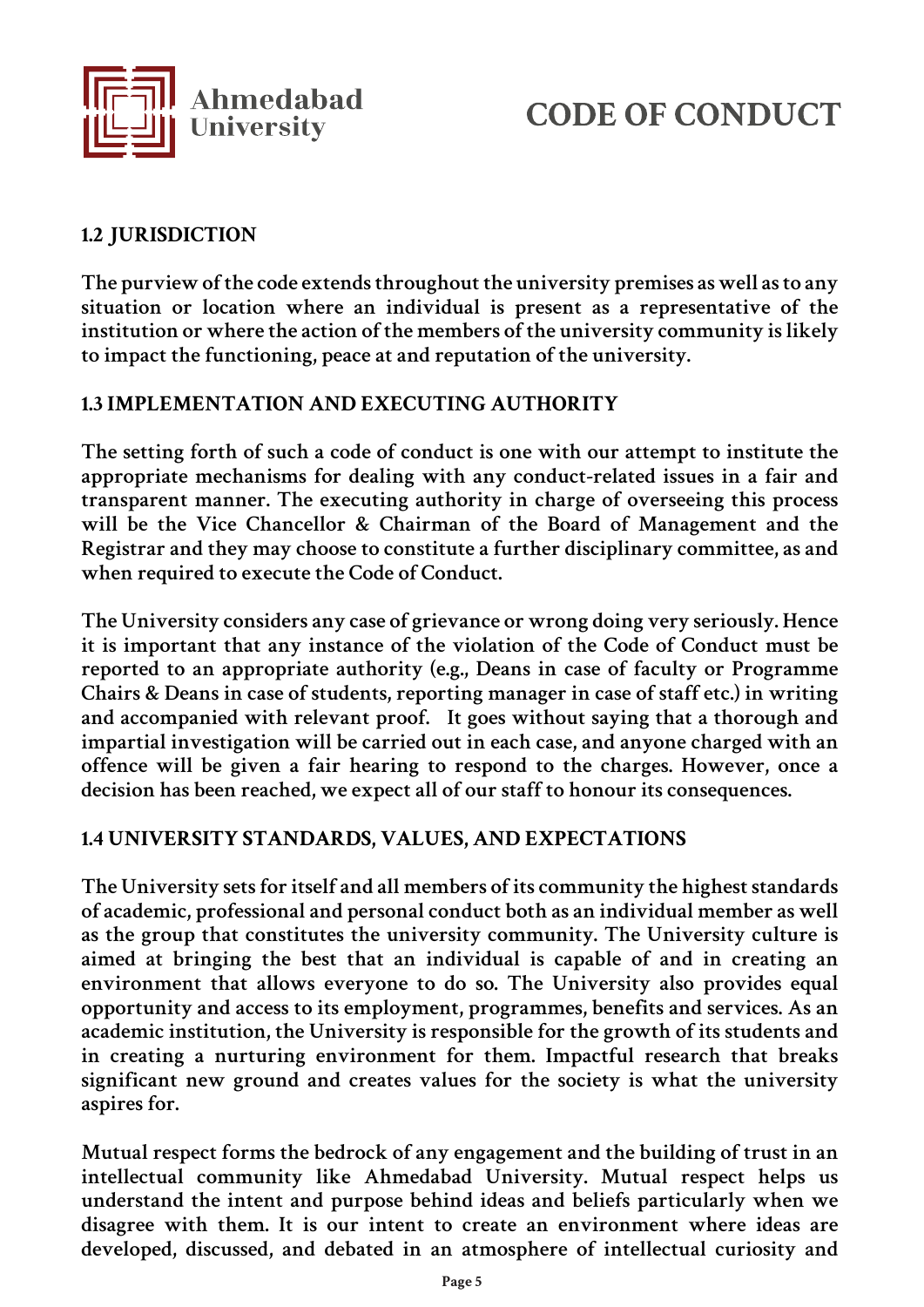

- **4. Making use of one's position in the university to influence associates or others connected with the University for personal gains.**
- **5. Giving false information regarding one's name, age, father's name, qualifications, previous service or any other matter germane to the**

 **employment at the time of employment or during the course of employment. Same is true of students at the time of admission or anytime during their stay at the university.**

- **6. Acting in a manner prejudicial to the interest of the university.**
- **7. Wilful insubordination or disobedience, whether or not in combination with others, of any lawful and reasonable order of her/his superior.**
- **8. Absence without leave or over-staying the sanctioned leave without sufficient reasons or proper or satisfactory explanation.**
- **9. Habitual late or irregular attendance.**
- **10. Neglect of work or negligence in the performance of duty including malingering or slowing down of work.**
- **11. Wilful damage to any property of the University or to work in process.**
- **12. Interference or tampering with any safety devices installed in or about the premises of the University.**
- **13. Drunkenness or riotous or disorderly or indecent behaviour in the premises of the university or outside such premises where such behaviour is related to or connected with the employment.**
- **14. Gambling within the premises of the establishment.**
- **15. Smoking within the premises of the establishment where it is prohibited.**
- **16. Collection without the permission of the Competent Authority of any money within the premises of the university except as sanctioned by any law of the land for the time being in force or rules of the university.**
- **17. Commission of any act which amounts to a criminal offence involving moral turpitude.**
- **18. Going on strike or abetting, inciting, instigating or acting in furtherance thereof.**
- **19. Abetment of or attempt at abetment of any act which amounts to misconduct.**
- **20. Commissioning of any act subversive of discipline or good behaviour.**
- **21. Non-observance of any safety precautions or rules on the subject.**
- **22. Unauthorized use of university premises, quarters or land.**
- **23. Threatening abusing or assaulting and/or obstructing employees in the discharge of their duties or instigating other employees to act against the university.**
- **24. Taking part in subversive activities.**
- **25. Malicious or false allegations against any other member of the Organization / University.**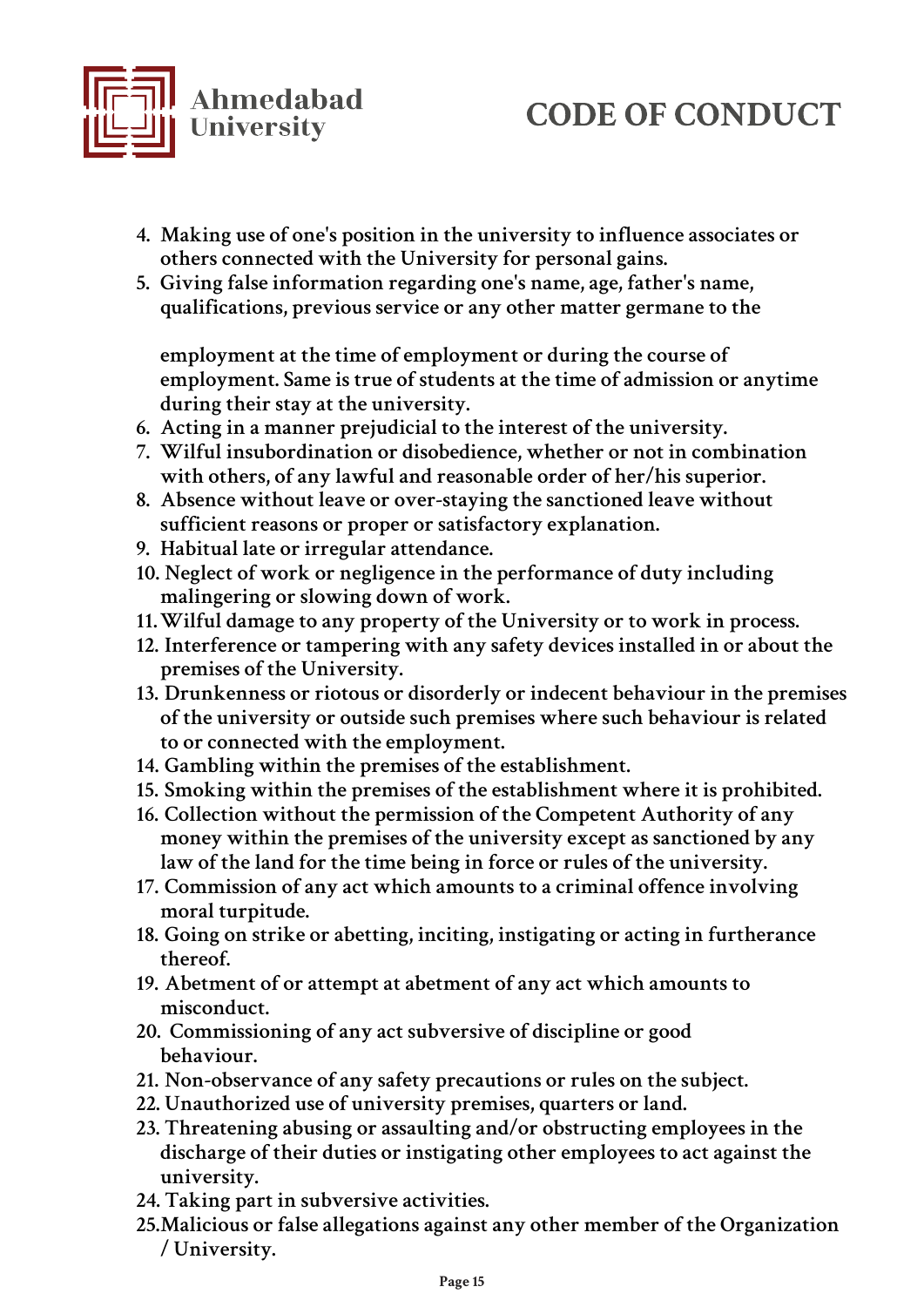

- **26. Breach of laws applicable to the establishment or of Rules made there under.**
- **27. Violation of conduct rules made by the Organization / University.**
- **28. Tampering with or unauthorized destruction of the official records of the university.**
- **29. Unauthorized disclosure of secret official information in the records of the university.**
- **30. False claims on account of travelling expenses, reimbursement etc.**
- **31. Committing nuisance on the premises of the university.**
- **32. Holding or attempting to hold any meeting not connected with the official work of the University without the previous permission of the University or except in accordance with the provision of any rule or law for the time being in force.**
- **33. Absence from the appointed place of work or leaving station without permission from the Competent Authority or sufficient cause.**
- **34. Refusal to accept a charge sheet or order or any other official communication.**
- **35. Unauthorized absence from duty, failure or refusal to report for duty when called upon to do so.**
- **36. Spreading rumours or spreading false information which tends to bring disrepute to the University employees through misinformation.**
- **37. Maligning other members of the community or affiliates which may negatively impact the relationship of the institution with them and negatively affect the reputation of the university.**
- **38. Sexual harassment**
- **39. Occupying or taking possession in an authorized manner or refusal to vacate or deliver possession of university's accommodation or any of its premises.**
- **40. Misusing, stealing, and tampering with the electronic devices in the university, software, data sources, internet/ intranet facility etc. installed at work place.**
- **41. Forgery of any kind.**
- **42. Promoting and indulging in defamation of a colleague or an employee of the university.**
- **43. Presenting the university or any part of it or any individual therein in a negative light to the media or on social media or providing confidential information to media or on social media when not authorized to do so.**

**The above instances of breach of the code of conduct are illustrative in nature and not exhaustive. This document is subject to revision.**